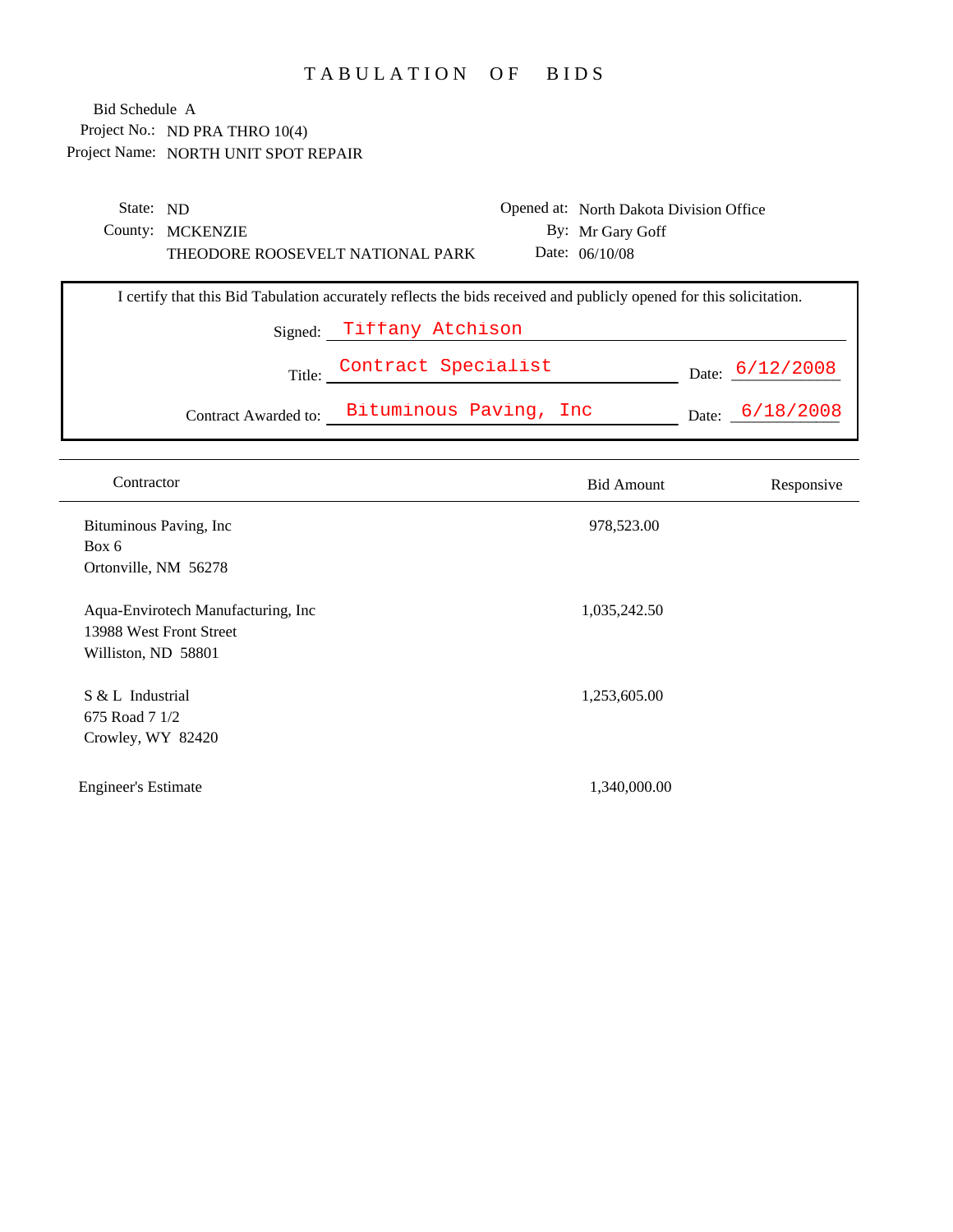| Item<br>No. | Item<br>Unit                       | Item<br>Description                               | Quantity   | Unit<br>Price | Amount     |
|-------------|------------------------------------|---------------------------------------------------|------------|---------------|------------|
| 15101-0000  | <b>LPSM</b>                        | <b>MOBILIZATION</b>                               |            |               |            |
|             | Bituminous Paving, Inc             |                                                   | <b>ALL</b> | 300,000.00    | 300,000.00 |
|             | Aqua-Envirotech Manufacturing, Inc |                                                   |            | 102,900.00    | 102,900.00 |
|             | S & L Industrial                   |                                                   |            | 250,000.00    | 250,000.00 |
|             | <b>ENGINEER'S ESTIMATE</b>         |                                                   |            | 141,965.00    | 141,965.00 |
| 15206-0000  | <b>STA</b>                         | SLOPE, REFERENCE, AND CLEARING AND GRUBBING STAKE |            |               |            |
|             | Bituminous Paving, Inc             |                                                   | 8.00       | 200.00        | 1,600.00   |
|             | Aqua-Envirotech Manufacturing, Inc |                                                   |            | 250.00        | 2,000.00   |
|             | S & L Industrial                   |                                                   |            | 2,000.00      | 16,000.00  |
|             | <b>ENGINEER'S ESTIMATE</b>         |                                                   |            | 600.00        | 4,800.00   |
| 15215-3000  | <b>EACH</b>                        | SURVEY AND STAKING, DRAINAGE STRUCTURE            |            |               |            |
|             | Bituminous Paving, Inc             |                                                   | 1          | 400.00        | 400.00     |
|             | Aqua-Envirotech Manufacturing, Inc |                                                   |            | 500.00        | 500.00     |
|             | S & L Industrial                   |                                                   |            | 6,000.00      | 6,000.00   |
|             | <b>ENGINEER'S ESTIMATE</b>         |                                                   |            | 3,000.00      | 3,000.00   |
| 15216-2000  | <b>STA</b>                         | SURVEY AND STAKING, GRADE FINISHING STAKES        |            |               |            |
|             | Bituminous Paving, Inc             |                                                   | 16.00      | 250.00        | 4,000.00   |
|             | Aqua-Envirotech Manufacturing, Inc |                                                   |            | 400.00        | 6,400.00   |
|             | S & L Industrial                   |                                                   |            | 2,000.00      | 32,000.00  |
|             | <b>ENGINEER'S ESTIMATE</b>         |                                                   |            | 700.00        | 11,200.00  |
| 15401-0000  | <b>LPSM</b>                        | <b>CONTRACTOR TESTING</b>                         |            |               |            |
|             | Bituminous Paving, Inc             |                                                   | <b>ALL</b> | 30,000.00     | 30,000.00  |
|             | Aqua-Envirotech Manufacturing, Inc |                                                   |            | 155,500.00    | 155,500.00 |
|             | S & L Industrial                   |                                                   |            | 35,000.00     | 35,000.00  |
|             | <b>ENGINEER'S ESTIMATE</b>         |                                                   |            | 30,000.00     | 30,000.00  |
| 15501-0000  | <b>LPSM</b>                        | <b>CONSTRUCTION SCHEDULE</b>                      |            |               |            |
|             | Bituminous Paving, Inc             |                                                   | <b>ALL</b> | 24,000.00     | 24,000.00  |
|             | Aqua-Envirotech Manufacturing, Inc |                                                   |            | 15,000.00     | 15,000.00  |
|             | S & L Industrial                   |                                                   |            | 5,900.00      | 5,900.00   |
|             | <b>ENGINEER'S ESTIMATE</b>         |                                                   |            | 20,000.00     | 20,000.00  |
| 15705-0100  | <b>LNFT</b>                        | SOIL EROSION CONTROL, SILT FENCE                  |            |               |            |
|             | Bituminous Paving, Inc             |                                                   | 2,400      | 8.64          | 20,736.00  |
|             | Aqua-Envirotech Manufacturing, Inc |                                                   |            | 10.00         | 24,000.00  |
|             | S & L Industrial                   |                                                   |            | 6.00          | 14,400.00  |
|             | <b>ENGINEER'S ESTIMATE</b>         |                                                   |            | 7.00          | 16,800.00  |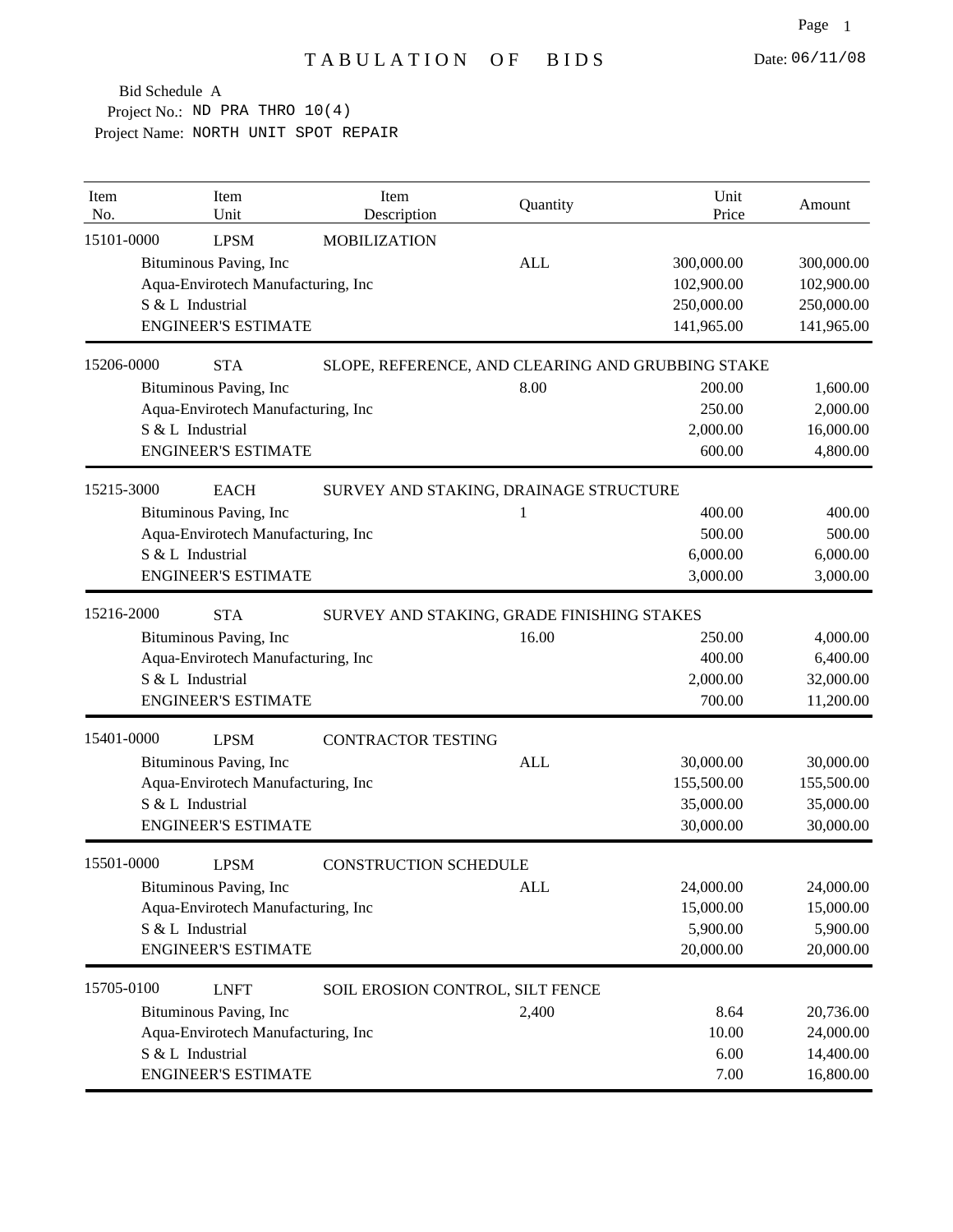| Item<br>No. | Item<br>Unit                       | Item<br>Description            | Quantity                           | Unit<br>Price | Amount     |
|-------------|------------------------------------|--------------------------------|------------------------------------|---------------|------------|
| 15705-1400  | <b>LNFT</b>                        |                                | SOIL EROSION CONTROL, SEDIMENT LOG |               |            |
|             | Bituminous Paving, Inc             |                                | 70                                 | 10.00         | 700.00     |
|             | Aqua-Envirotech Manufacturing, Inc |                                |                                    | 15.00         | 1,050.00   |
|             | S & L Industrial                   |                                |                                    | 25.00         | 1,750.00   |
|             | <b>ENGINEER'S ESTIMATE</b>         |                                |                                    | 15.00         | 1,050.00   |
| 20104-0000  | <b>ACRE</b>                        | <b>CLEARING</b>                |                                    |               |            |
|             | Bituminous Paving, Inc             |                                | 1.0                                | 9,000.00      | 9,000.00   |
|             | Aqua-Envirotech Manufacturing, Inc |                                |                                    | 15,000.00     | 15,000.00  |
|             | S & L Industrial                   |                                |                                    | 5,000.00      | 5,000.00   |
|             | <b>ENGINEER'S ESTIMATE</b>         |                                |                                    | 2,500.00      | 2,500.00   |
| 20301-2400  | <b>EACH</b>                        | <b>REMOVAL OF SIGN</b>         |                                    |               |            |
|             | Bituminous Paving, Inc             |                                | 2                                  | 250.00        | 500.00     |
|             | Aqua-Envirotech Manufacturing, Inc |                                |                                    | 300.00        | 600.00     |
|             | S & L Industrial                   |                                |                                    | 300.00        | 600.00     |
|             | <b>ENGINEER'S ESTIMATE</b>         |                                |                                    | 225.00        | 450.00     |
| 20302-2100  | <b>LNFT</b>                        | REMOVAL OF PIPE CULVERT        |                                    |               |            |
|             | Bituminous Paving, Inc             |                                | 65                                 | 24.00         | 1,560.00   |
|             | Aqua-Envirotech Manufacturing, Inc |                                |                                    | 50.00         | 3,250.00   |
|             | S & L Industrial                   |                                |                                    | 45.00         | 2,925.00   |
|             | <b>ENGINEER'S ESTIMATE</b>         |                                |                                    | 50.00         | 3,250.00   |
| 20401-0000  | <b>CUYD</b>                        | <b>ROADWAY EXCAVATION</b>      |                                    |               |            |
|             | Bituminous Paving, Inc             |                                | 3,800                              | 8.40          | 31,920.00  |
|             | Aqua-Envirotech Manufacturing, Inc |                                |                                    | 17.00         | 64,600.00  |
|             | S & L Industrial                   |                                |                                    | 12.00         | 45,600.00  |
|             | <b>ENGINEER'S ESTIMATE</b>         |                                |                                    | 60.00         | 228,000.00 |
| 20403-0000  | <b>CUYD</b>                        | UNCLASSIFIED BORROW            |                                    |               |            |
|             | Bituminous Paving, Inc             |                                | 3,450                              | 13.50         | 46,575.00  |
|             | Aqua-Envirotech Manufacturing, Inc |                                |                                    | 25.00         | 86,250.00  |
|             | S & L Industrial                   |                                |                                    | 38.00         | 131,100.00 |
|             | <b>ENGINEER'S ESTIMATE</b>         |                                |                                    | 50.00         | 172,500.00 |
| 20420-0000  | <b>CUYD</b>                        | <b>EMBANKMENT CONSTRUCTION</b> |                                    |               |            |
|             | Bituminous Paving, Inc             |                                | 800                                | 10.00         | 8,000.00   |
|             | Aqua-Envirotech Manufacturing, Inc |                                |                                    | 15.00         | 12,000.00  |
|             | S & L Industrial                   |                                |                                    | 25.00         | 20,000.00  |
|             | <b>ENGINEER'S ESTIMATE</b>         |                                |                                    | 40.00         | 32,000.00  |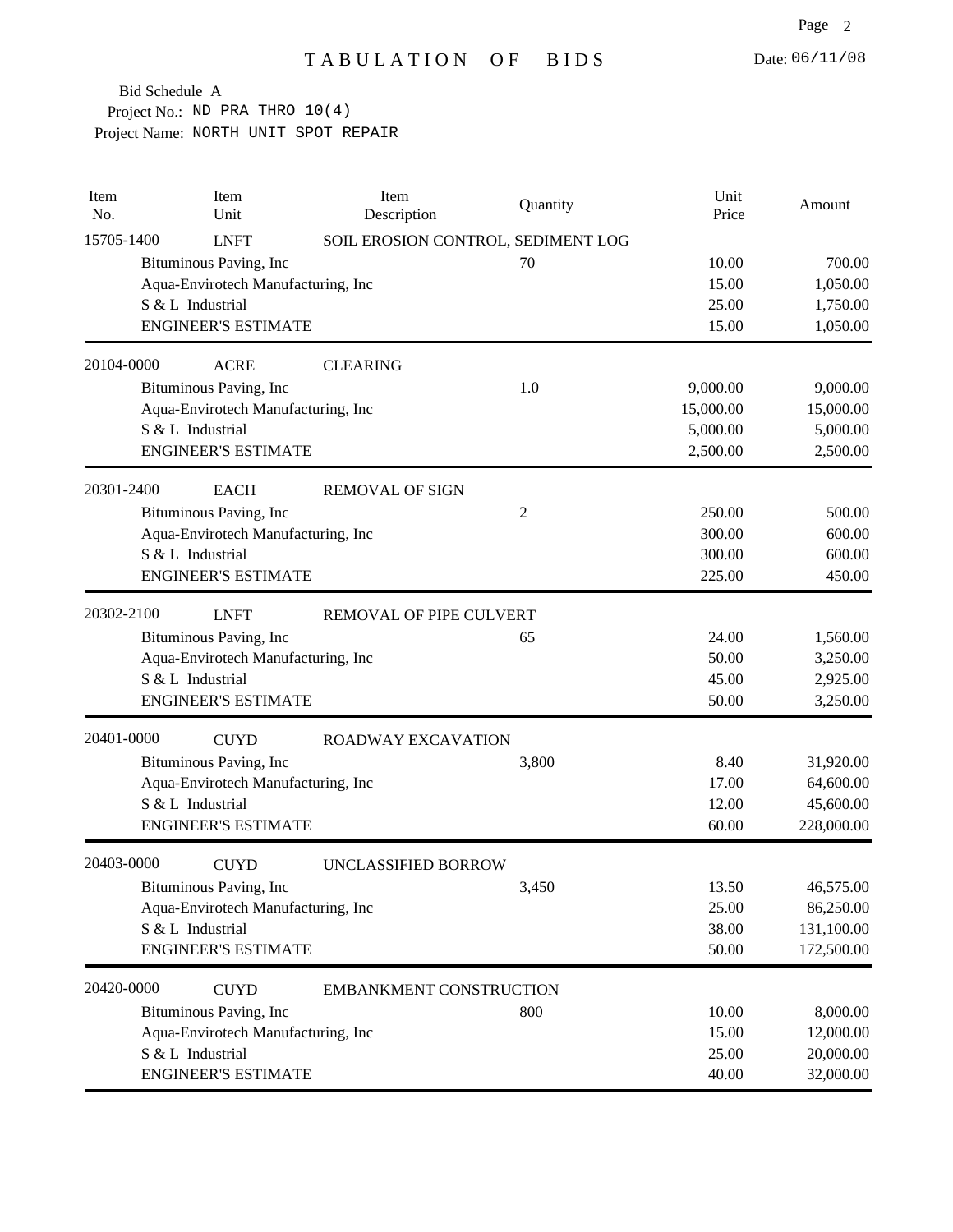| Item<br>No. | Item<br>Unit                       | Item<br>Description             | Quantity | Unit<br>Price                                                     | Amount     |
|-------------|------------------------------------|---------------------------------|----------|-------------------------------------------------------------------|------------|
| 20703-2000  | SQYD                               | GEOGRID, BIAXIAL                |          |                                                                   |            |
|             | Bituminous Paving, Inc             |                                 | 7,550    | 6.60                                                              | 49,830.00  |
|             | Aqua-Envirotech Manufacturing, Inc |                                 |          | 8.00                                                              | 60,400.00  |
|             | S & L Industrial                   |                                 |          | 6.20                                                              | 46,810.00  |
|             | <b>ENGINEER'S ESTIMATE</b>         |                                 |          | 8.00                                                              | 60,400.00  |
| 25101-2000  | <b>CUYD</b>                        | PLACED RIPRAP, CLASS 2          |          |                                                                   |            |
|             | Bituminous Paving, Inc             |                                 | 16       | 74.00                                                             | 1,184.00   |
|             | Aqua-Envirotech Manufacturing, Inc |                                 |          | 350.00                                                            | 5,600.00   |
|             | S & L Industrial                   |                                 |          | 200.00                                                            | 3,200.00   |
|             | <b>ENGINEER'S ESTIMATE</b>         |                                 |          | 120.00                                                            | 1,920.00   |
| 25101-3000  | <b>CUYD</b>                        | PLACED RIPRAP, CLASS 3          |          |                                                                   |            |
|             | Bituminous Paving, Inc             |                                 | 17       | 86.00                                                             | 1,462.00   |
|             | Aqua-Envirotech Manufacturing, Inc |                                 |          | 350.00                                                            | 5,950.00   |
|             | S & L Industrial                   |                                 |          | 200.00                                                            | 3,400.00   |
|             | <b>ENGINEER'S ESTIMATE</b>         |                                 |          | 120.00                                                            | 2,040.00   |
| 30802-2000  | <b>TON</b>                         | ROADWAY AGGREGATE, METHOD 2     |          |                                                                   |            |
|             | Bituminous Paving, Inc             |                                 | 1,100    | 24.36                                                             | 26,796.00  |
|             | Aqua-Envirotech Manufacturing, Inc |                                 |          | 35.00                                                             | 38,500.00  |
|             | S & L Industrial                   |                                 |          | 55.00                                                             | 60,500.00  |
|             | <b>ENGINEER'S ESTIMATE</b>         |                                 |          | 80.00                                                             | 88,000.00  |
| 40401-0000  | <b>TON</b>                         | MINOR HOT ASPHALT CONCRETE      |          |                                                                   |            |
|             | Bituminous Paving, Inc             |                                 | 475      | 250.00                                                            | 118,750.00 |
|             | Aqua-Envirotech Manufacturing, Inc |                                 |          | 145.00                                                            | 68,875.00  |
|             | S & L Industrial                   |                                 |          | 200.00                                                            | 95,000.00  |
|             | <b>ENGINEER'S ESTIMATE</b>         |                                 |          | 175.00                                                            | 83,125.00  |
| 40920-1000  | <b>TON</b>                         |                                 |          | FOG SEAL, EMULSIFIED ASPHALT GRADE CSS-1 OR CSS-1H, SS-1 OR SS-1H |            |
|             | Bituminous Paving, Inc             |                                 | 10       | 1,000.00                                                          | 10,000.00  |
|             | Aqua-Envirotech Manufacturing, Inc |                                 |          | 475.00                                                            | 4,750.00   |
|             | S & L Industrial                   |                                 |          | 700.00                                                            | 7,000.00   |
|             | <b>ENGINEER'S ESTIMATE</b>         |                                 |          | 550.00                                                            | 5,500.00   |
| 60201-0800  | <b>LNFT</b>                        | 24-INCH PIPE CULVERT (CONCRETE) |          |                                                                   |            |
|             | Bituminous Paving, Inc             |                                 | 60       | 117.00                                                            | 7,020.00   |
|             | Aqua-Envirotech Manufacturing, Inc |                                 |          | 90.00                                                             | 5,400.00   |
|             | S & L Industrial                   |                                 |          | 335.00                                                            | 20,100.00  |
|             | <b>ENGINEER'S ESTIMATE</b>         |                                 |          | 90.00                                                             | 5,400.00   |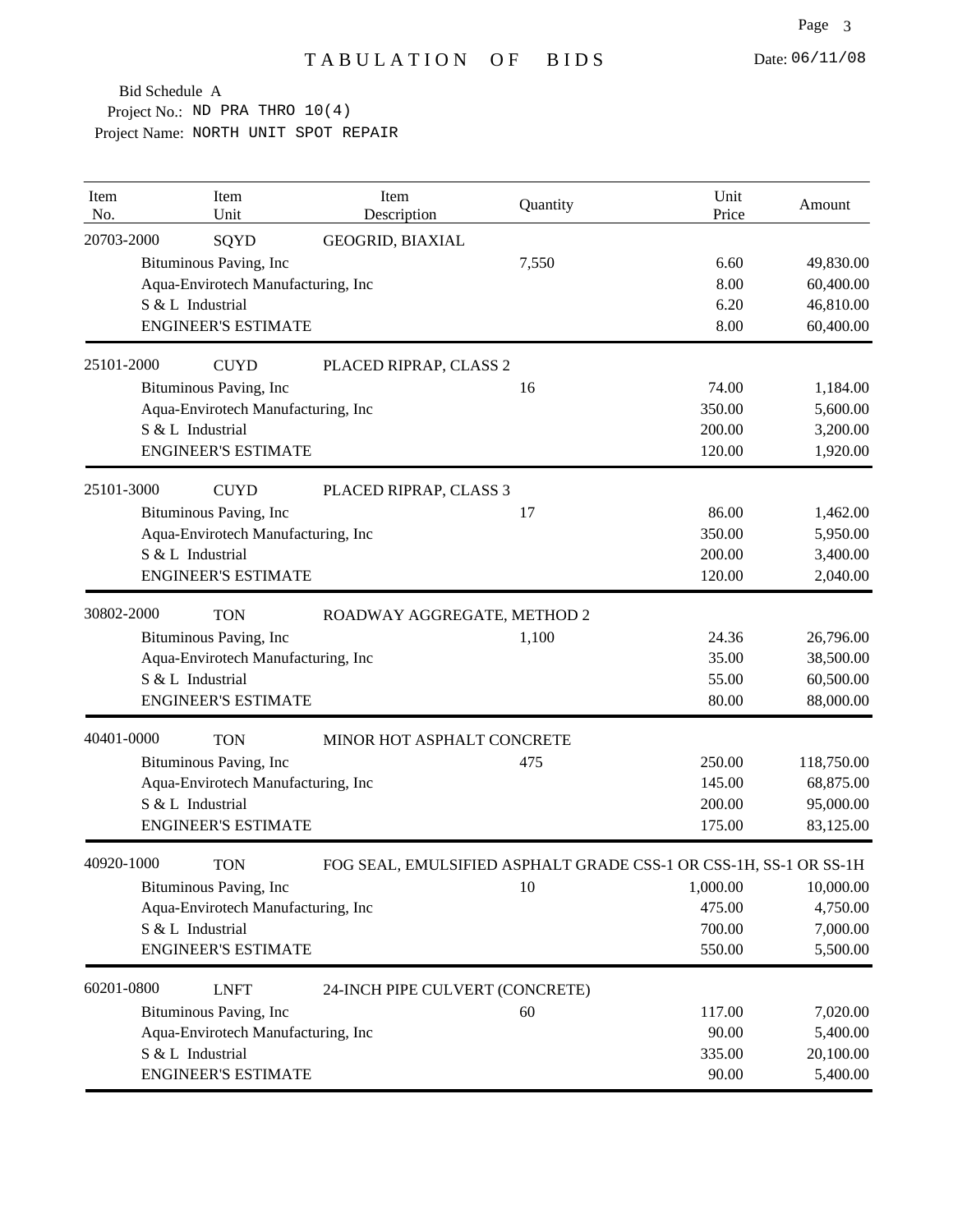| Item<br>No. | Item<br>Unit                       | Item<br>Description                             | Quantity       | Unit<br>Price | Amount     |
|-------------|------------------------------------|-------------------------------------------------|----------------|---------------|------------|
| 60210-0800  | <b>EACH</b>                        | END SECTION FOR 24-INCH PIPE CULVERT (CONCRETE) |                |               |            |
|             | Bituminous Paving, Inc             |                                                 | $\overline{c}$ | 1,140.00      | 2,280.00   |
|             | Aqua-Envirotech Manufacturing, Inc |                                                 |                | 1,200.00      | 2,400.00   |
|             | S & L Industrial                   |                                                 |                | 900.00        | 1,800.00   |
|             | <b>ENGINEER'S ESTIMATE</b>         |                                                 |                | 500.00        | 1,000.00   |
| 60501-0000  | <b>LNFT</b>                        | STANDARD UNDERDRAIN SYSTEM                      |                |               |            |
|             | Bituminous Paving, Inc             |                                                 | 1,175          | 50.00         | 58,750.00  |
|             | Aqua-Envirotech Manufacturing, Inc |                                                 |                | 175.00        | 205,625.00 |
|             | S & L Industrial                   |                                                 |                | 125.00        | 146,875.00 |
|             | <b>ENGINEER'S ESTIMATE</b>         |                                                 |                | 125.00        | 146,875.00 |
| 60901-2300  | <b>LNFT</b>                        | CURB, ASPHALT, 6-INCH DEPTH                     |                |               |            |
|             | Bituminous Paving, Inc             |                                                 | 1,175          | 60.00         | 70,500.00  |
|             | Aqua-Envirotech Manufacturing, Inc |                                                 |                | 20.00         | 23,500.00  |
|             | S & L Industrial                   |                                                 |                | 22.00         | 25,850.00  |
|             | <b>ENGINEER'S ESTIMATE</b>         |                                                 |                | 10.00         | 11,750.00  |
| 60908-1000  | SQYD                               | PAVED DITCH, ASPHALT                            |                |               |            |
|             | Bituminous Paving, Inc             |                                                 | 410            | 85.00         | 34,850.00  |
|             | Aqua-Envirotech Manufacturing, Inc |                                                 |                | 45.00         | 18,450.00  |
|             | S & L Industrial                   |                                                 |                | 50.00         | 20,500.00  |
|             | <b>ENGINEER'S ESTIMATE</b>         |                                                 |                | 40.00         | 16,400.00  |
| 61902-0000  | <b>EACH</b>                        | <b>GATE</b>                                     |                |               |            |
|             | Bituminous Paving, Inc             |                                                 | 1              | 10,500.00     | 10,500.00  |
|             | Aqua-Envirotech Manufacturing, Inc |                                                 |                | 14,000.00     | 14,000.00  |
|             | S & L Industrial                   |                                                 |                | 7,600.00      | 7,600.00   |
|             | <b>ENGINEER'S ESTIMATE</b>         |                                                 |                | 10,000.00     | 10,000.00  |
| 62201-0200  | <b>HOUR</b>                        | DUMP TRUCK, 8 CUBIC YARD MINIMUM CAPACITY       |                |               |            |
|             | Bituminous Paving, Inc             |                                                 | 20             | 120.00        | 2,400.00   |
|             | Aqua-Envirotech Manufacturing, Inc |                                                 |                | 80.00         | 1,600.00   |
|             | S & L Industrial                   |                                                 |                | 25.00         | 500.00     |
|             | <b>ENGINEER'S ESTIMATE</b>         |                                                 |                | 100.00        | 2,000.00   |
| 62201-2850  | <b>HOUR</b>                        | MOTOR GRADER, 12 FOOT MINIMUM BLADE             |                |               |            |
|             | Bituminous Paving, Inc             |                                                 | 20             | 125.00        | 2,500.00   |
|             | Aqua-Envirotech Manufacturing, Inc |                                                 |                | 110.00        | 2,200.00   |
|             | S & L Industrial                   |                                                 |                | 25.00         | 500.00     |
|             | <b>ENGINEER'S ESTIMATE</b>         |                                                 |                | 130.00        | 2,600.00   |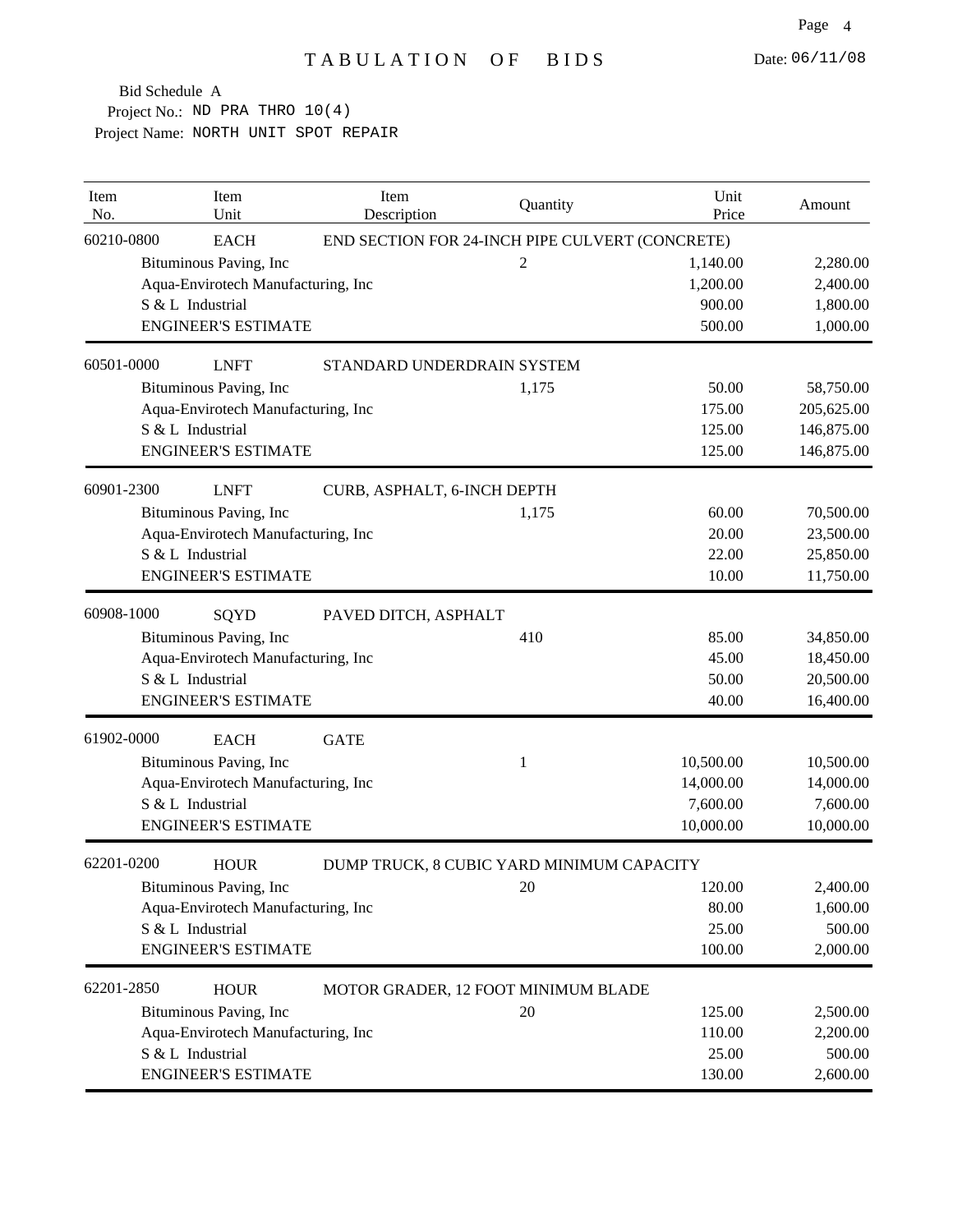| Item<br>No. | Item<br>Unit                       | Item<br>Description                     | Quantity | Unit<br>Price                                      | Amount    |
|-------------|------------------------------------|-----------------------------------------|----------|----------------------------------------------------|-----------|
| 62201-3350  | <b>HOUR</b>                        |                                         |          | HYDRAULIC EXCAVATOR, 1 CUBIC YARD MINIMUM CAPACITY |           |
|             | Bituminous Paving, Inc             |                                         | 20       | 135.00                                             | 2,700.00  |
|             | Aqua-Envirotech Manufacturing, Inc |                                         |          | 130.00                                             | 2,600.00  |
|             | S & L Industrial                   |                                         |          | 25.00                                              | 500.00    |
|             | <b>ENGINEER'S ESTIMATE</b>         |                                         |          | 150.00                                             | 3,000.00  |
| 62301-0000  | <b>HOUR</b>                        | <b>GENERAL LABOR</b>                    |          |                                                    |           |
|             | Bituminous Paving, Inc             |                                         | 40       | 42.00                                              | 1,680.00  |
|             | Aqua-Envirotech Manufacturing, Inc |                                         |          | 45.00                                              | 1,800.00  |
|             | S & L Industrial                   |                                         |          | 30.00                                              | 1,200.00  |
|             | <b>ENGINEER'S ESTIMATE</b>         |                                         |          | 45.00                                              | 1,800.00  |
| 62302-1000  | <b>HOUR</b>                        | SPECIAL LABOR, HIRED TECHNICAL SERVICES |          |                                                    |           |
|             | Bituminous Paving, Inc             |                                         | 50       | 150.00                                             | 7,500.00  |
|             | Aqua-Envirotech Manufacturing, Inc |                                         |          | 160.00                                             | 8,000.00  |
|             | S & L Industrial                   |                                         |          | 35.00                                              | 1,750.00  |
|             | <b>ENGINEER'S ESTIMATE</b>         |                                         |          | 100.00                                             | 5,000.00  |
| 62302-1100  | <b>HOUR</b>                        | SPECIAL LABOR, HIRED SURVEY SERVICES    |          |                                                    |           |
|             | Bituminous Paving, Inc             |                                         | 60       | 200.00                                             | 12,000.00 |
|             | Aqua-Envirotech Manufacturing, Inc |                                         |          | 160.00                                             | 9,600.00  |
|             | S & L Industrial                   |                                         |          | 35.00                                              | 2,100.00  |
|             | <b>ENGINEER'S ESTIMATE</b>         |                                         |          | 130.00                                             | 7,800.00  |
| 62405-0300  | SQYD                               | PLACING CONSERVED TOPSOIL, 4-INCH DEPTH |          |                                                    |           |
|             | Bituminous Paving, Inc             |                                         | 4,000    | 0.36                                               | 1,440.00  |
|             | Aqua-Envirotech Manufacturing, Inc |                                         |          | 11.00                                              | 44,000.00 |
|             | S & L Industrial                   |                                         |          | 6.00                                               | 24,000.00 |
|             | <b>ENGINEER'S ESTIMATE</b>         |                                         |          | 10.00                                              | 40,000.00 |
| 62502-0000  | SQYD                               | <b>TURF ESTABLISHMENT</b>               |          |                                                    |           |
|             | Bituminous Paving, Inc             |                                         | 4,000    | 4.80                                               | 19,200.00 |
|             | Aqua-Envirotech Manufacturing, Inc |                                         |          | 4.00                                               | 16,000.00 |
|             | S & L Industrial                   |                                         |          | 2.00                                               | 8,000.00  |
|             | <b>ENGINEER'S ESTIMATE</b>         |                                         |          | 8.00                                               | 32,000.00 |
| 63401-0300  | <b>LNFT</b>                        | PAVEMENT MARKINGS, TYPE B, SOLID        |          |                                                    |           |
|             | Bituminous Paving, Inc             |                                         | 8,700    | 0.26                                               | 2,262.00  |
|             | Aqua-Envirotech Manufacturing, Inc |                                         |          | 0.17                                               | 1,479.00  |
|             | S & L Industrial                   |                                         |          | 0.55                                               | 4,785.00  |
|             | <b>ENGINEER'S ESTIMATE</b>         |                                         |          | 3.00                                               | 26,100.00 |